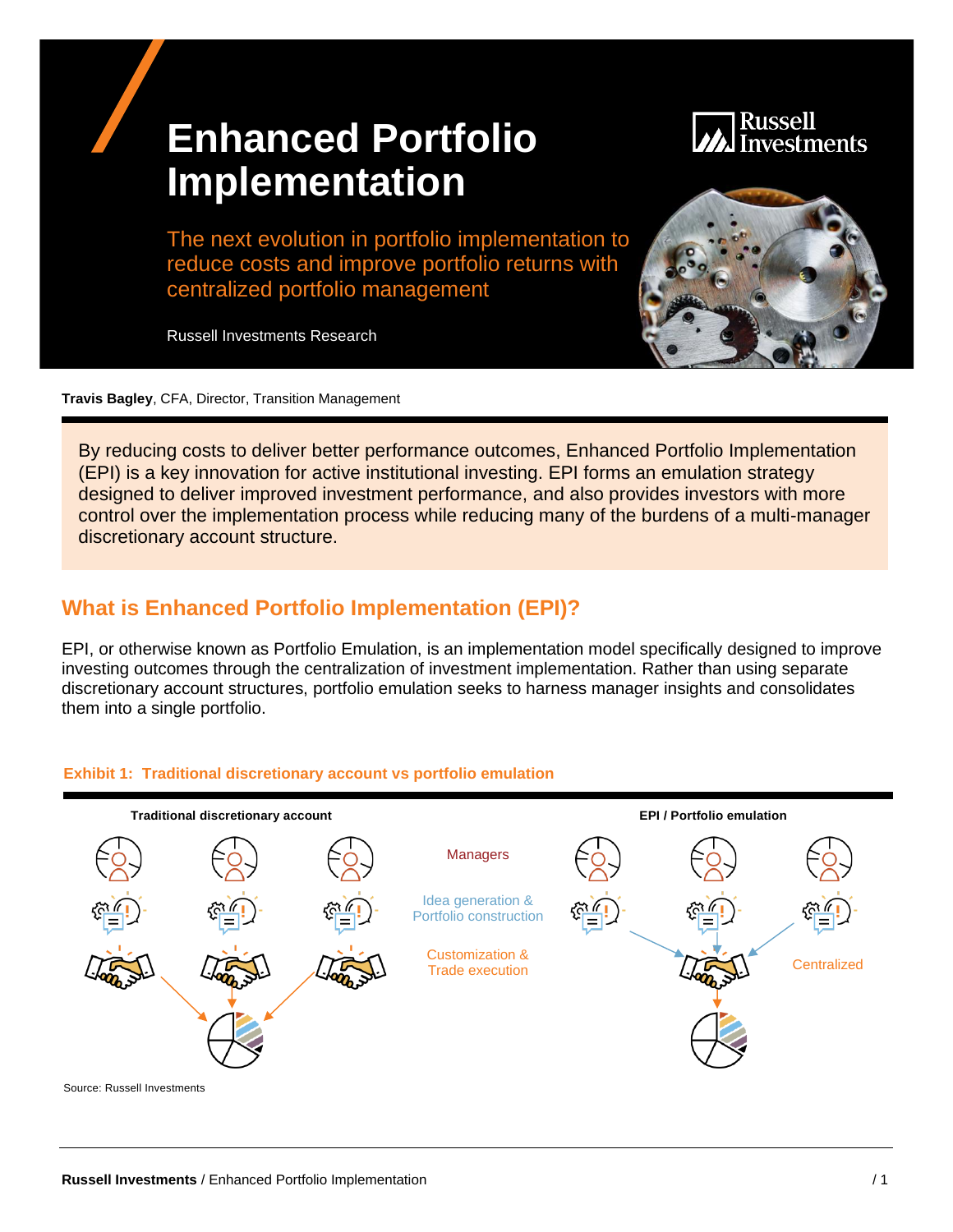# **Key benefits for investors**

The goal of portfolio emulation is to track the performance of single or multiple model portfolios in the same asset class within a single account, which includes the following benefits:

## **Eliminating offsetting trades**

In the traditional discretionary account structure, you can observe the conflicting buy and sell transactions of the same securities by the individual investment managers. In a portfolio emulation strategy, however, the centralized approach seeks to avert underlying managers' execution of offsetting trades (i.e., trades that add costs without materially altering the composition of the fund's holdings). Managers buying and selling the same security incur negative results from transaction costs and incur unnecessary realization of capital gains for taxable accounts.

Our portfolio emulation research found that managers may not trade against each other at exactly the same time in exactly the same securities. However, wait a day, a week or a month – and the amount of trading overlap between managers increases dramatically. The emulation process of netting managers' offsetting trades results in a meaningful reduction in portfolio turnover (relative to the traditional fragmented discretionary account structure). The emulation process typically implements once a week, or on a fortnightly basis, to benefit from the managers' insight, while minimizing transaction costs and custody fees.

#### **Eliminating trivial positions and inconsequential trades**

Small positions and trades may be meaningful to an individual manager; however, in a large institutional investor's portfolio they may have an insignificant impact. By eliminating small holdings and trades, the portfolio's custody fees and trading costs are reduced with virtually no impact on the overall precost return expectation of the portfolio.

#### **Additional benefits of emulation relative to traditional discretionary accounts include:**

- Reduced operational costs with centralized custody and accounting, particularly for international mandates where account registrations can be burdensome with time delays
- Potential for reduction in headline active management fees
- Access to a broader range of managers that might otherwise have either been prohibitively expensive or only available for larger mandates
- Simplified regulatory reporting (e.g., MiFID<sup>1</sup> II reporting) in some jurisdictions
- Pre-implementation analytics and risk management at the total fund level, providing actionable insight before implementation
- Taxable clients can have tax-efficient strategies employed in the centralized emulation account level, minimizing the tax implications of ever-changing manager insights
- Transparency and control of portfolio trading costs

These cost reductions provided by emulation strategies are designed with the goal of providing superior performance outcomes than the traditional fragmented discretionary account model. They also offer the investor an additional level of customization (e.g., ESG<sup>2</sup> filters) that is not easily implemented within a traditional structure.

> *These cost reductions provided by emulation strategies are designed with the goal of providing superior performance outcomes than the traditional fragmented discretionary account model.*

## **How are emulation strategies evaluated?**

Emulation strategies are measured by evaluating the performance of the actual account relative to the transaction free target composite of all manager model portfolios. Then the turnover reduction and subsequent cost savings from the emulation strategy are incorporated into the comparison to quantify the net performance differential between the model portfolios and the actual emulation account. Additionally, the tracking error is monitored to ensure that the emulated portfolio is closely tracking the target composite.

#### <span id="page-1-0"></span>**Exhibit 2: Excess returns versus target composite<sup>3</sup>**

|                                                                                                                      | <b>3-YEAR</b> |
|----------------------------------------------------------------------------------------------------------------------|---------------|
| Excess returns vs. Target composite (post cost)*                                                                     | 0.44%         |
| Holdings alpha (emulated portfolio – transaction free<br>model portfolios)**                                         | $-0.07\%$     |
| Implicit/explicit cost savings (cost reduction with<br>emulation relative to discretionary account<br>management)*** | 0.51%         |
| Turnover reduction (reduction in value traded with<br>emulation relative to discretionary account)                   | $-40%$        |
| Tracking error (emulation portfolio vs target model<br>composite)                                                    | 0.65%         |

Source: Russell Investments. For illustrative purposes only.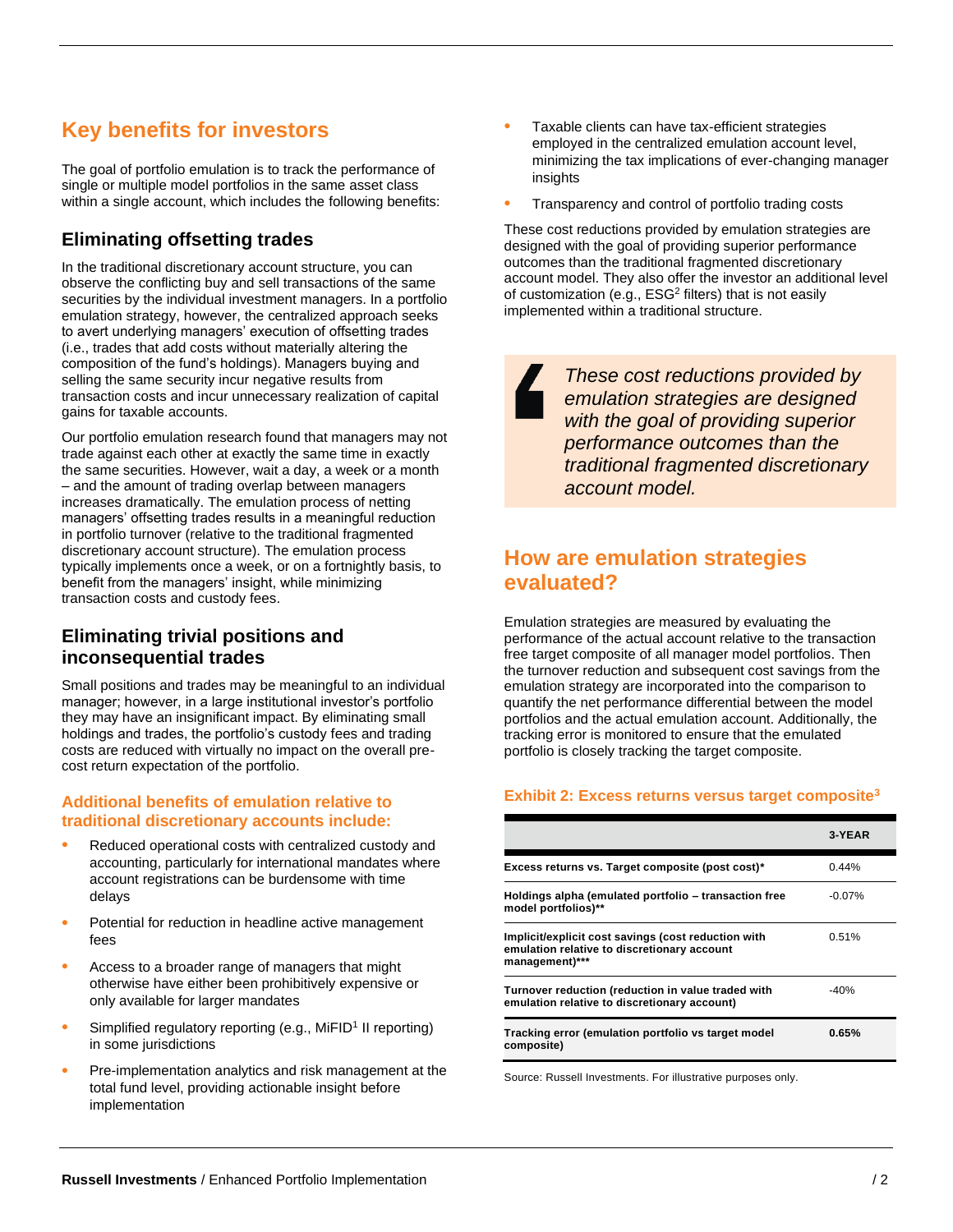# **Russell Investments' experience and track record with portfolio emulation**

Russell Investments pioneered multi-manager funds in the 1980s, and we believe this heritage gives us a unique advantage in creating an emulation solution. We combine our knowledge and understanding of investing with our global implementation capabilities to create a unique emulation process that our clients can employ, which seeks to improve investment results. Since 2009, and based on our live history in enhanced implementation across a variety of geographies and mandate types, Russell Investments' emulation strategy strives to consistently provide:

- Reduced turnover
- Reduced total commissions
- Reduced spread and impact
- Reduced service provider fees
- Improved after-tax outcomes
- Preservation of manager insights

Emulation can be efficient in all equity asset classes, from U.S. equity to emerging markets. For example, higher transaction cost markets (e.g., small-cap, U.K. equity and emerging markets) have experienced significant savings thanks to the emulation model cost and fee structure. Future improvements in market structure and technology will allow almost all asset classes to benefit from emulation strategies. As of December 31, 2021, Russell Investments' EPI AUM is \$77.4 billion (USD) and over 100 managers have used our EPI program globally.

## **Who manages the relationships with the various investment managers?**

The investment managers can be engaged by Russell Investments on behalf of the client, or the client can directly engage with the investment managers and request that their mandate be implemented via the emulation process. Some investors prefer that Russell Investments manage the individual investment managers, while others choose to directly contract with their managers. Either option works for the emulation process.

## **What's the cost of an emulation program?**

A basis point asset management fee is received by Russell Investments for the emulation platform. This fee will vary depending on the size and type of mandate. In general, the fee is much lower than active manager fees and should provide the investor with a net cost benefit (when all the savings of emulation are compared to the emulation fee).

## **Why should investors consider adopting the emulation strategies?**

#### **The potential for improved performance**

The improved performance potential can be a compelling argument to move to an emulation investment process; however, there are several other factors investors should consider when contemplating if emulation is the right strategy for them.

#### **Managers' intra-day trading generally has added little value**

The most frequent argument against emulation is that investment managers add value through intra-day trading of portfolios, and the emulation process prevents managers from making "fast-twitch" decisions on the portfolio. Russell Investments researched this argument<sup>4</sup> and found that any additional value created by investment managers with intraday trading was 9 bps compared to the expected cost savings effects from the emulation process of c.16bps. It also found that EPI resulted in a more efficient implementation of multimanager views, regardless of manager style or approach (Estimated 25% turnover reduction for 16bps of cost savings, 3bps performance drag and 19bps of performance gain overall after including expected trading improvements).<sup>5</sup> In addition, Russell Investments' has a long heritage of evaluating managers' trading capabilities where, in line with the above research findings, we have consistently found during the period examined that the costs of traditional discretionary account exceeded any value added through manager trading acumen.<sup>6</sup>

#### **Attitudes are changing as the regulatory burden increases**

Additionally, investment managers' attitudes on trading are changing, given regulatory changes which can affect trading structures around the globe. Bundled research and execution have come under scrutiny and the economics of internal trading desks have become less attractive for investment managers. With advancements in technology, we believe the properties of emulation are becoming even more appealing for investors.

#### **Operational burden is reduced**

Lastly, one major benefit for investors is the reduced operational burden relative to the traditional fragmented discretionary account structure. For instance, setting up international sub-accounts only once regardless of managers that come and go. Envision never needing to set up a transition account, transfer securities between managers or resolve reconciliation issues between the custodian and investment managers. This reduction in required resources provided by the emulation process allows investors to focus resources on other higher value-added priorities that could improve performance results.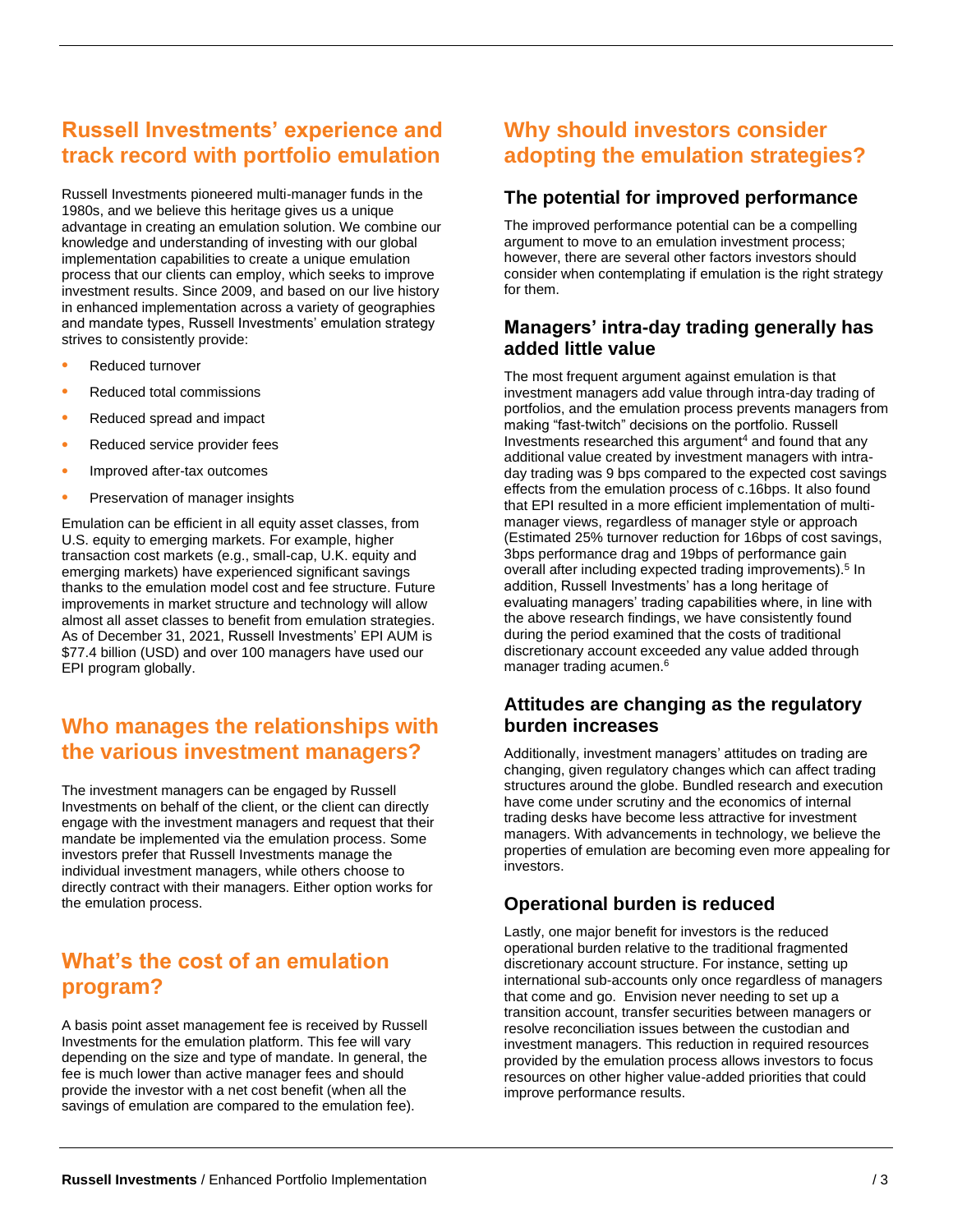*This reduction in required resources provided by the emulation process allows investors to focus resources on other higher value-added priorities that could improve performance results.*

## **Russell Investments portfolio emulation case studies<sup>7</sup>**

The following are real-life examples of emulation strategies Russell Investments has managed on behalf of clients since June 2014. The emulation strategies have had net performance improvements (inception-to-date or ITD)<sup>8</sup> of:

| Emerging market equities | 26 basis points |
|--------------------------|-----------------|
| Global equities          | 25 basis points |

#### **Exhibit 3: Emerging Markets global case study exampl[e](#page-1-0)<sup>3</sup>**

Emulation portfolio versus target composite (annualized)

|                                                                           | ITD      | 5-YEAR   | 3-YEAR    | $1 -$<br><b>YEAR</b> |
|---------------------------------------------------------------------------|----------|----------|-----------|----------------------|
| Excess returns vs.<br>target composite<br>(post cost)*                    | 0.26%    | 0.26%    | 0.44%     | 0.09%                |
| Holdings alpha**                                                          | $-0.15%$ | $-0.21%$ | $-0.07\%$ | $-0.46%$             |
| Implicit/explicit cost<br>savings***                                      | 0.42%    | 0.47%    | 0.51%     | 0.55%                |
| <b>Commissions per</b><br>annum****                                       | 0.03%    | 0.04%    | 0.04%     | 0.04%                |
| Spread & impact*****                                                      | 0.39%    | 0.43%    | 0.47%     | 0.51%                |
| <b>Turnover reduction</b><br>(relative)                                   | $-39%$   | $-42%$   | $-40%$    | $-34%$               |
| <b>Tracking error</b><br>(emulation portfolio<br>vs. target<br>composite) | $0.60\%$ | 0.54%    | 0.65%     | 0.45%                |

Emerging Markets Equity Portfolio, inception June 11, 2014,

ending June 30, 2021. Past performance is no guarantee of future results.

#### **Exhibit 4: Global Equity case study example<sup>9</sup>**

Emulation portfolio versus target composite (annualized)

|                                                                        | <b>ITD</b> | 5-YEAR   | 3-YEAR   | 1-YEAR   |
|------------------------------------------------------------------------|------------|----------|----------|----------|
| Excess returns vs.<br>target composite <sup>10</sup><br>(post cost)*   | 0.25%      | 0.28%    | 0.24%    | 0.21%    |
| <b>Holdings alpha**</b>                                                | $-0.12%$   | $-0.09%$ | $-0.12%$ | $-0.12%$ |
| Implicit/explicit cost<br>savings***                                   | 0.37%      | 0.37%    | 0.37%    | 0.34%    |
| <b>Commissions per</b><br>annum****                                    | 0.04%      | 0.05%    | 0.04%    | 0.04%    |
| Spread & impact*****                                                   | 0.33%      | 0.32%    | 0.32%    | 0.30%    |
| <b>Turnover reduction</b><br>(relative)                                | $-36%$     | $-40%$   | $-38%$   | $-38%$   |
| <b>Tracking error</b><br>(emulation portfolio<br>vs. target composite) | 0.43%      | 0.44%    | 0.51%    | 0.63%    |

Global Equity Portfolio, inception June 11, 2014, ending June 30, 2021. Past performance is no guarantee of future results.

## **Why consider portfolio emulation now?**

Apart from the material cost reduction benefits that emulation can deliver at a time when the asset management industry is under enormous pressure to reduce costs, the best way to understand the question, "Why now?" is to examine the philosophy of emulation relative to the traditional fragmented discretionary account structure. Imagine an alternative universe where the first institutional investors implemented a centralized emulation model and thus emulation became the standard approach. Now envision the introduction of a concept to break a portfolio into fragmented parts, which increases costs, operational burden and complexity, and all this to allow investment managers to add value through intraday trading. Although, there may be some value in discretionary manager trading; the additional costs of a fragmented implementation can overwhelm the additional return potential of trading in a vacuum. We strongly doubt the fragmentation discretionary account strategy would have a fighting chance to displace emulation in any universe. The question is better stated, "Why not now?" Maybe the discomfort of breaking with tradition will prevent some investors from moving to portfolio emulation but remaining comfortable will come with a cost.

*The arrogance of success is to think that what you did yesterday will be sufficient for tomorrow.*

**William Pollard**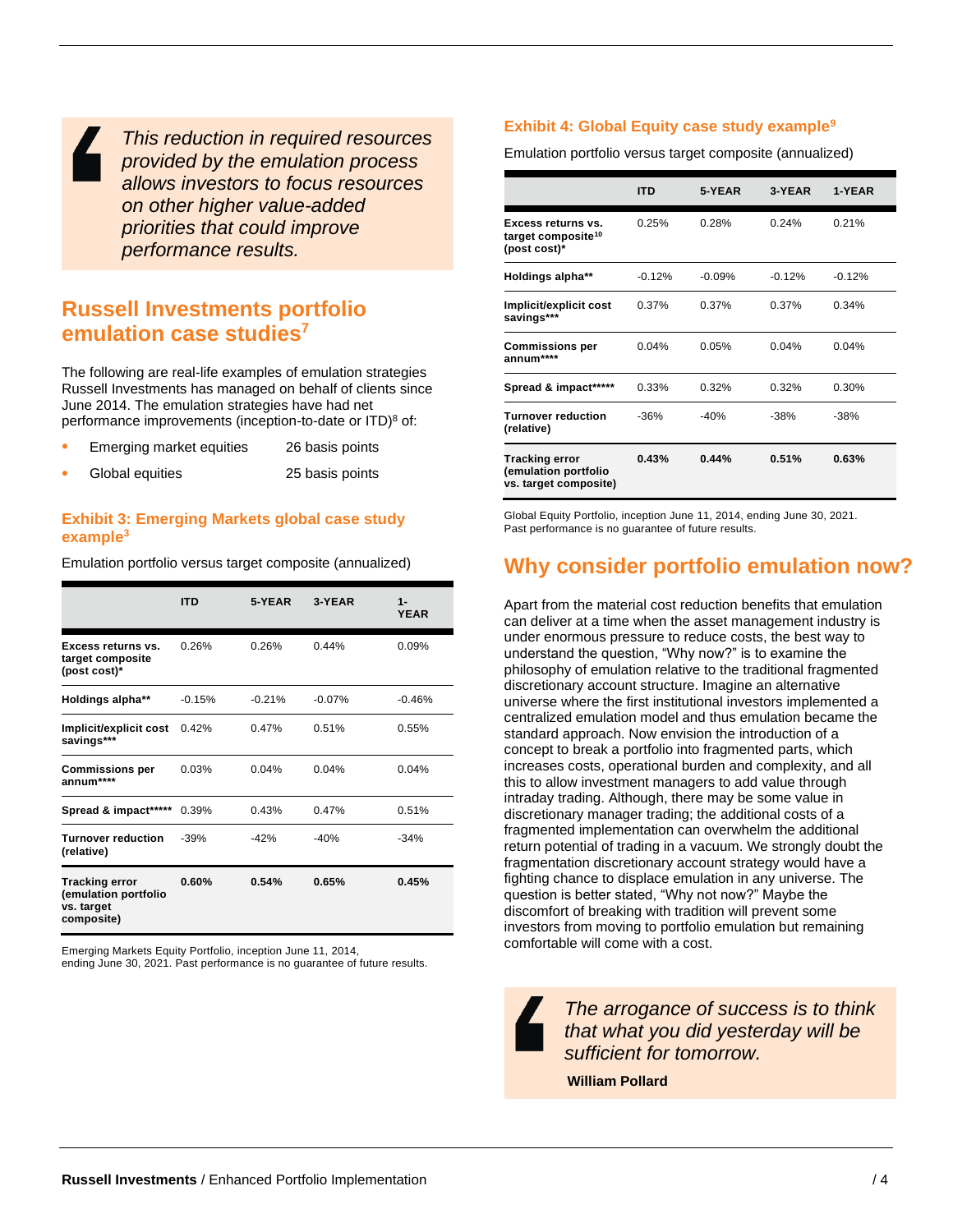- \*Spread & Impact = Turnover Reduction (actual) x Trading Costs; Russell Investments = actual trading cost; Manager Models = ITG model costs. \*\*\*\*\*\*Stamp Duty = Buy turnover x 50bps.
- Please note that the brokerage assumed in this analysis (EM 10bps) is higher than we may charge – making results highlighted more conservative than would have experienced over the same time period with an equivalent period. Past performance is not a guide to future performance.
- <sup>4</sup> Source: Pritamani, M. (2010). "Emulating multi-manager equity portfolios," Russell Investments Research; Ross, L., Velvadapu, P., Wang, N. (2019) "Does intra-day trading add value".
- <sup>5</sup> Past performance is no guarantee of future results. Performance is gross of
- fees. If fees were applied, the performance would have been lower. <sup>6</sup> Gvozdeva, E., Velvadapu, P. (2019) "Emulation multi-manager equity portfolios"

Case studies provided for discussion purposes only. Individual client results will vary based on individual circumstances and market events. There is no guarantee that all clients will experience the same positive results.

<sup>8</sup> Period from inception June 11, 2014 to June 30, 2021.

Source: Global Equity Portfolio. Data as at 30 June 2021. Enhanced Implementation Inception: 11 June 2014. Figures are annualized. \*Net Return change = Gross return delta + Cost savings.

\*\*\*Cost savings = Commissions per Annum + Spread & Impact. These figures are assumed savings based on the calculation assumptions defined for each. \*\*\*\*Commission per Annum = Turnover Reduction (actual) x Commission Rate.

Russell Investments' Commission Rate is used for both EPI and the managers to provide an equal comparison.

\*Spread & Impact = Turnover Reduction (actual) x Trading Costs; Russell Investments = actual trading cost; Manager Models = ITG model costs. \*Stamp Duty = Buy turnover x 50bps.

Please note that the brokerage assumed in this analysis (Global /6bps) is higher than we may charge – making results highlighted more conservative than would have experienced over the same time period with an equivalent period. Past performance is not a guide to future performance.

<sup>10</sup> The target composite (post cost) represents the return of the collective model portfolios adjusted for transaction costs.

<sup>&</sup>lt;sup>1</sup> MiFID II is a legislative framework instituted by the European Union to regulate financial markets. It replaces MiFID which was a European Union law which standardizes regulation for investment services across member states of the European Economic Area. Source: Investopedia.com

<sup>2</sup> ESG stands for environmental, social and governance factors considered in responsible investing.

<sup>3</sup> Source: Emerging Markets (EM) Equity Portfolio. Data as of 30 June 2021. Enhanced Implementation Inception: 11 June 2014. Figures are annualized. \*Net Return change = Gross return delta + Cost savings.

<sup>\*\*</sup>Gross return delta = holdings only performance difference between EPI and the manager models

<sup>\*\*\*</sup>Cost savings = Commissions per Annum + Spread & Impact. These figures are assumed savings based on the calculation assumptions defined for each.

<sup>\*\*\*\*</sup>Commission per Annum = Turnover Reduction (actual) x Commission Rate. Russell Investments' Commission Rate is used for both EPI and the managers to provide an equal comparison.

<sup>\*\*</sup>Gross return delta = holdings only performance difference between EPI and the manager models